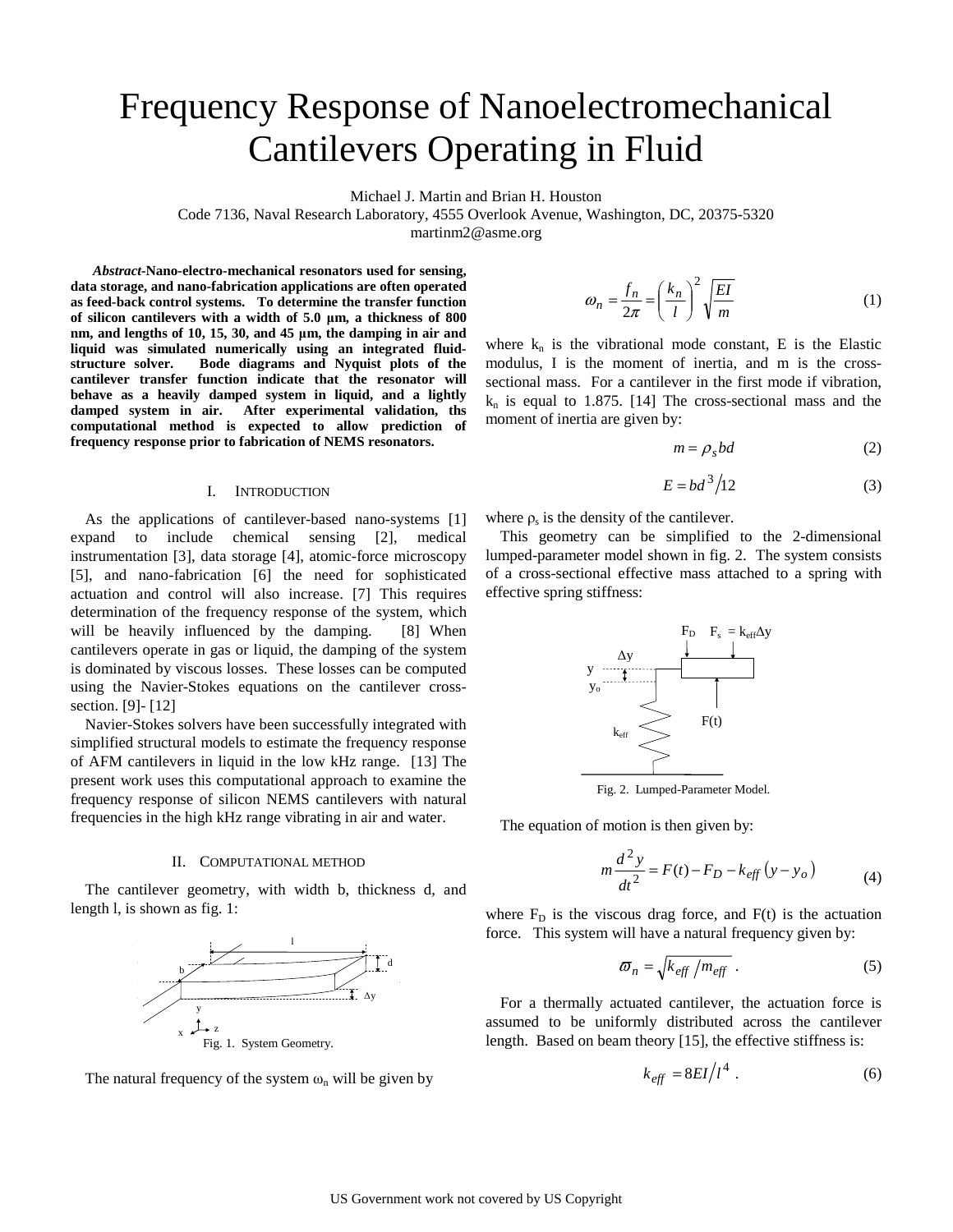| <b>Report Documentation Page</b>                                                                                                                                                                                                                                                                                                                                                                                                                                                                                                                                                                                                                                                                                                                                                                                                                                   |                                      |                              |                                |                                                     | Form Approved<br>OMB No. 0704-0188                 |  |  |
|--------------------------------------------------------------------------------------------------------------------------------------------------------------------------------------------------------------------------------------------------------------------------------------------------------------------------------------------------------------------------------------------------------------------------------------------------------------------------------------------------------------------------------------------------------------------------------------------------------------------------------------------------------------------------------------------------------------------------------------------------------------------------------------------------------------------------------------------------------------------|--------------------------------------|------------------------------|--------------------------------|-----------------------------------------------------|----------------------------------------------------|--|--|
| Public reporting burden for the collection of information is estimated to average 1 hour per response, including the time for reviewing instructions, searching existing data sources, gathering and<br>maintaining the data needed, and completing and reviewing the collection of information. Send comments regarding this burden estimate or any other aspect of this collection of information,<br>including suggestions for reducing this burden, to Washington Headquarters Services, Directorate for Information Operations and Reports, 1215 Jefferson Davis Highway, Suite 1204, Arlington<br>VA 22202-4302. Respondents should be aware that notwithstanding any other provision of law, no person shall be subject to a penalty for failing to comply with a collection of information if it<br>does not display a currently valid OMB control number. |                                      |                              |                                |                                                     |                                                    |  |  |
| 1. REPORT DATE<br><b>AUG 2008</b>                                                                                                                                                                                                                                                                                                                                                                                                                                                                                                                                                                                                                                                                                                                                                                                                                                  |                                      | 2. REPORT TYPE               |                                | <b>3. DATES COVERED</b><br>00-00-2008 to 00-00-2008 |                                                    |  |  |
| <b>4. TITLE AND SUBTITLE</b>                                                                                                                                                                                                                                                                                                                                                                                                                                                                                                                                                                                                                                                                                                                                                                                                                                       |                                      |                              |                                |                                                     | 5a. CONTRACT NUMBER                                |  |  |
| <b>Frequency Response of Nanoelectromechanical Cantilevers Operating in</b><br><b>Fluid</b>                                                                                                                                                                                                                                                                                                                                                                                                                                                                                                                                                                                                                                                                                                                                                                        |                                      |                              |                                |                                                     | 5b. GRANT NUMBER                                   |  |  |
|                                                                                                                                                                                                                                                                                                                                                                                                                                                                                                                                                                                                                                                                                                                                                                                                                                                                    |                                      |                              |                                |                                                     | 5c. PROGRAM ELEMENT NUMBER                         |  |  |
| 6. AUTHOR(S)                                                                                                                                                                                                                                                                                                                                                                                                                                                                                                                                                                                                                                                                                                                                                                                                                                                       |                                      |                              |                                |                                                     | 5d. PROJECT NUMBER                                 |  |  |
|                                                                                                                                                                                                                                                                                                                                                                                                                                                                                                                                                                                                                                                                                                                                                                                                                                                                    |                                      |                              |                                |                                                     | <b>5e. TASK NUMBER</b>                             |  |  |
|                                                                                                                                                                                                                                                                                                                                                                                                                                                                                                                                                                                                                                                                                                                                                                                                                                                                    |                                      |                              |                                |                                                     | <b>5f. WORK UNIT NUMBER</b>                        |  |  |
| 7. PERFORMING ORGANIZATION NAME(S) AND ADDRESS(ES)<br>Naval Research Laboratory, Code 7136, 4555 Overlook<br>Avenue, Washington, DC, 20375-5320                                                                                                                                                                                                                                                                                                                                                                                                                                                                                                                                                                                                                                                                                                                    |                                      |                              |                                |                                                     | 8. PERFORMING ORGANIZATION<br><b>REPORT NUMBER</b> |  |  |
| 9. SPONSORING/MONITORING AGENCY NAME(S) AND ADDRESS(ES)                                                                                                                                                                                                                                                                                                                                                                                                                                                                                                                                                                                                                                                                                                                                                                                                            |                                      |                              |                                |                                                     | 10. SPONSOR/MONITOR'S ACRONYM(S)                   |  |  |
|                                                                                                                                                                                                                                                                                                                                                                                                                                                                                                                                                                                                                                                                                                                                                                                                                                                                    |                                      |                              |                                |                                                     | 11. SPONSOR/MONITOR'S REPORT<br>NUMBER(S)          |  |  |
| 12. DISTRIBUTION/AVAILABILITY STATEMENT<br>Approved for public release; distribution unlimited                                                                                                                                                                                                                                                                                                                                                                                                                                                                                                                                                                                                                                                                                                                                                                     |                                      |                              |                                |                                                     |                                                    |  |  |
| 13. SUPPLEMENTARY NOTES<br>See also ADM002137. Proceedings of the 2008 IEEE International Conference on Nanotechnology (8th)<br>Held in Arlington, TX on August 18-21, 2008.                                                                                                                                                                                                                                                                                                                                                                                                                                                                                                                                                                                                                                                                                       |                                      |                              |                                |                                                     |                                                    |  |  |
| 14. ABSTRACT<br>see report                                                                                                                                                                                                                                                                                                                                                                                                                                                                                                                                                                                                                                                                                                                                                                                                                                         |                                      |                              |                                |                                                     |                                                    |  |  |
| <b>15. SUBJECT TERMS</b>                                                                                                                                                                                                                                                                                                                                                                                                                                                                                                                                                                                                                                                                                                                                                                                                                                           |                                      |                              |                                |                                                     |                                                    |  |  |
| 16. SECURITY CLASSIFICATION OF:                                                                                                                                                                                                                                                                                                                                                                                                                                                                                                                                                                                                                                                                                                                                                                                                                                    | 17. LIMITATION OF<br><b>ABSTRACT</b> | 18. NUMBER                   | 19a. NAME OF                   |                                                     |                                                    |  |  |
| a. REPORT<br>unclassified                                                                                                                                                                                                                                                                                                                                                                                                                                                                                                                                                                                                                                                                                                                                                                                                                                          | b. ABSTRACT<br>unclassified          | c. THIS PAGE<br>unclassified | Same as<br><b>Report (SAR)</b> | OF PAGES<br>4                                       | <b>RESPONSIBLE PERSON</b>                          |  |  |

**Standard Form 298 (Rev. 8-98)**<br>Prescribed by ANSI Std Z39-18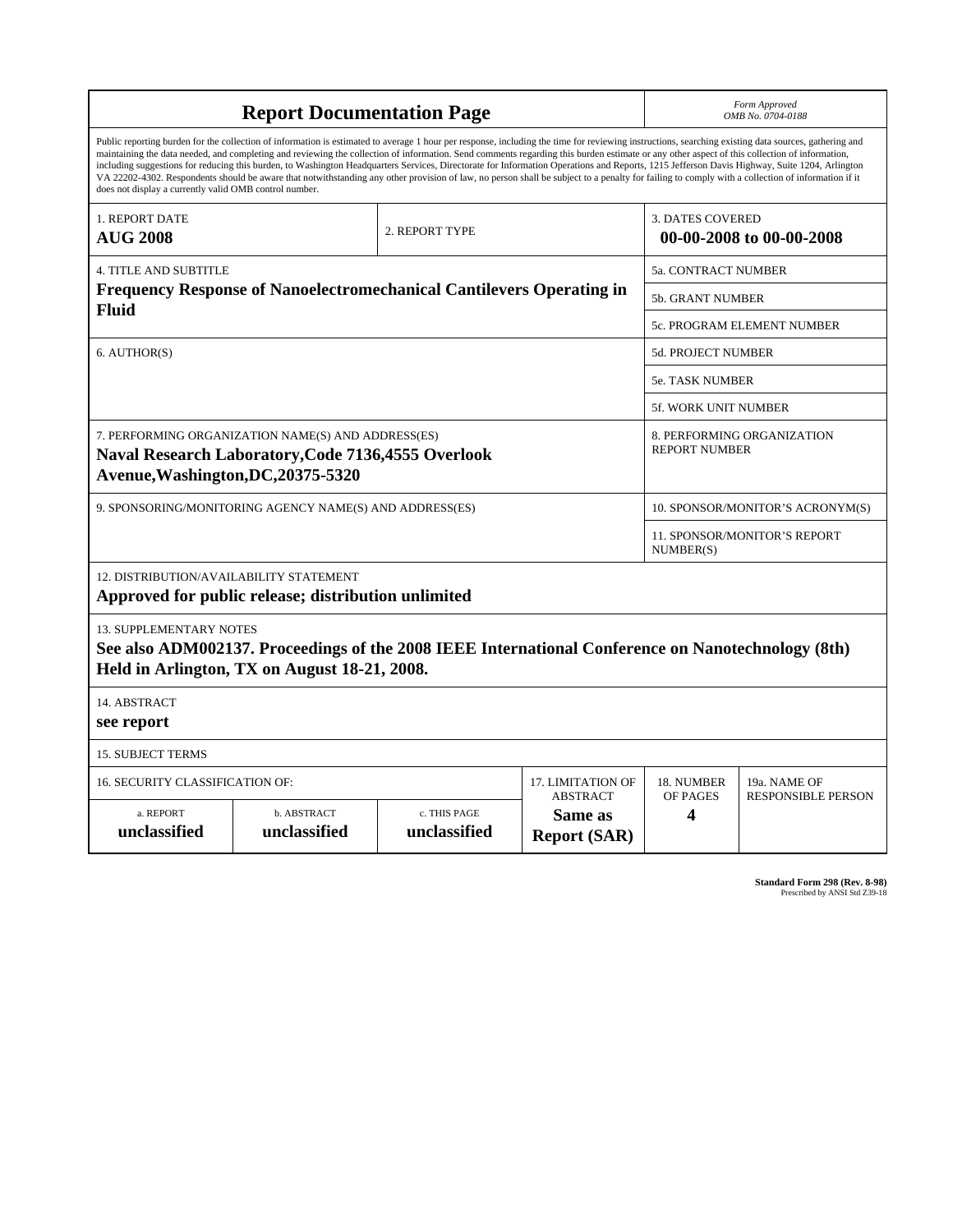The effective mass of the system is obtained by Rayleigh's method of setting the natural frequency of the lumped parameter oscillator given in (5) equal to the natural frequency of the cantilever given in (1). [16]

$$
m_{\text{eff}} = 8m/k_n^4 \tag{7}
$$

The actuation force is given by a sinusoid with magnitude  $F<sub>o</sub>$ and frequency ω:

$$
F(t) = F_o \sin(\omega t). \tag{8}
$$

The viscous drag force is computed by solving the timedependent Navier-Stokes equations on a 100 by 120 mesh around the cantilever, using a marker-and-cell CFD code. [17] The complete computational procedure is given by:

- 1. Solution of the velocity and pressure using a timedependent Navier-Stokes algorithm.
- 2. Computation of the fluid force, spring force, and actuation force on the cantilever.
- 3. Computation of the acceleration, velocity, and position of the cantilever
- 4. Updating of fluid boundary conditions based on the new cantilever cross-section velocity.

The system time step is set by the maximum allowable time step for the fluid solver. The system achieves equilibrium within 5 to 10 cycles. For each cycle, the maximum displacement, and the phase difference between the maximum displacement and the maximum force are recorded.

## III. RESULTS

# *A. Maximum Displacement*

The frequency response of three silicon cantilevers was simulated. All cantilevers simulated have a width of 5 μm and a thickness of 800 nm. The cantilever lengths were 10, 15, 30, and 45 μm. These cantilevers dimensions are of the same order as those proposed for integration into nano-electromechanical systems for bio-detection. [1], [18] The elastic modulus used was 160 GPa, and the density was  $2400 \text{ kg/m}^3$ . [19] This yields natural frequencies of 6.63 x  $10^7$ , 2.95 x  $10^7$ , 7.36 x  $10^6$ , and 3.27 x  $10^5$  s<sup>-1</sup>.

The cantilever damping was simulated using two fluids: water at 293 K, and air at 103 kPa and 293 K. For water, this corresponds to a density  $\rho_f$  of 999.4 kg/m<sup>3</sup>, and a viscosity  $\mu$  of  $1.007 \times 10^{-3}$  kg/m-s. For air, this corresponds to a density  $\rho_f$  of 1.22 kg/m<sup>3</sup>, and a viscosity μ of 1.81 x  $10^{-5}$  kg/m-s. [20]

Because of the small scale of the system, a slip boundary condition was used in the CFD computation, with a momentum accommodation coefficient of 0.85. [21] This incorporates the continuum break-down effects encountered in nano-systems at atmospheric pressure. For the given cantilevers, the system was swept using a force with magnitude  $F_0$  of 10  $\mu$ N/m, with values of  $\omega/\omega$ <sub>n</sub> ranging from 0.10 to 7.0 in liquid, and 0.5 to 5.0 in air.

#### *B. Simulation results for cantilevers in water*

The peak displacement versus frequency is shown in fig. 3. These results show that the simulation predicts displacements in the nm range, indicating that the physical parameters chosen for the simulation are physically realistic.



Fig. 3. Displacement versus Frequency for Cantilevers in Liquid.

The displacement results can be normalized to obtain the system gain using (9):

$$
G(\omega) = 20 \cdot \log_{10} (k_{\text{eff}} y_{\text{max}} / F_o). \tag{9}
$$

A plot of the gain as a function of the normalized frequency s is shown as fig. 4:



Fig. 4. Gain versus Frequency for Cantilevers in Liquid.

Fig. 4 shows that the cantilever operating in liquid is a heavily damped system, with a large shift in the resonant frequency away from the natural frequency of the system. This is confirmed by computing the quality factor of the system, as shown in table (1). The quality factors of less than one are similar to previous experimental results for long cantilever resonators in liquid. [5]

Table (1) shows a large gain the quality factor as the resonator natural frequency increases. This is consistent with previous experience operating cantilevers at higher frequencies [5] and higher-order modes. [22] These results show that the quality factor is proportional to the natural frequency of the system raised to the 1.4, which suggests that the damping is frequency dependent.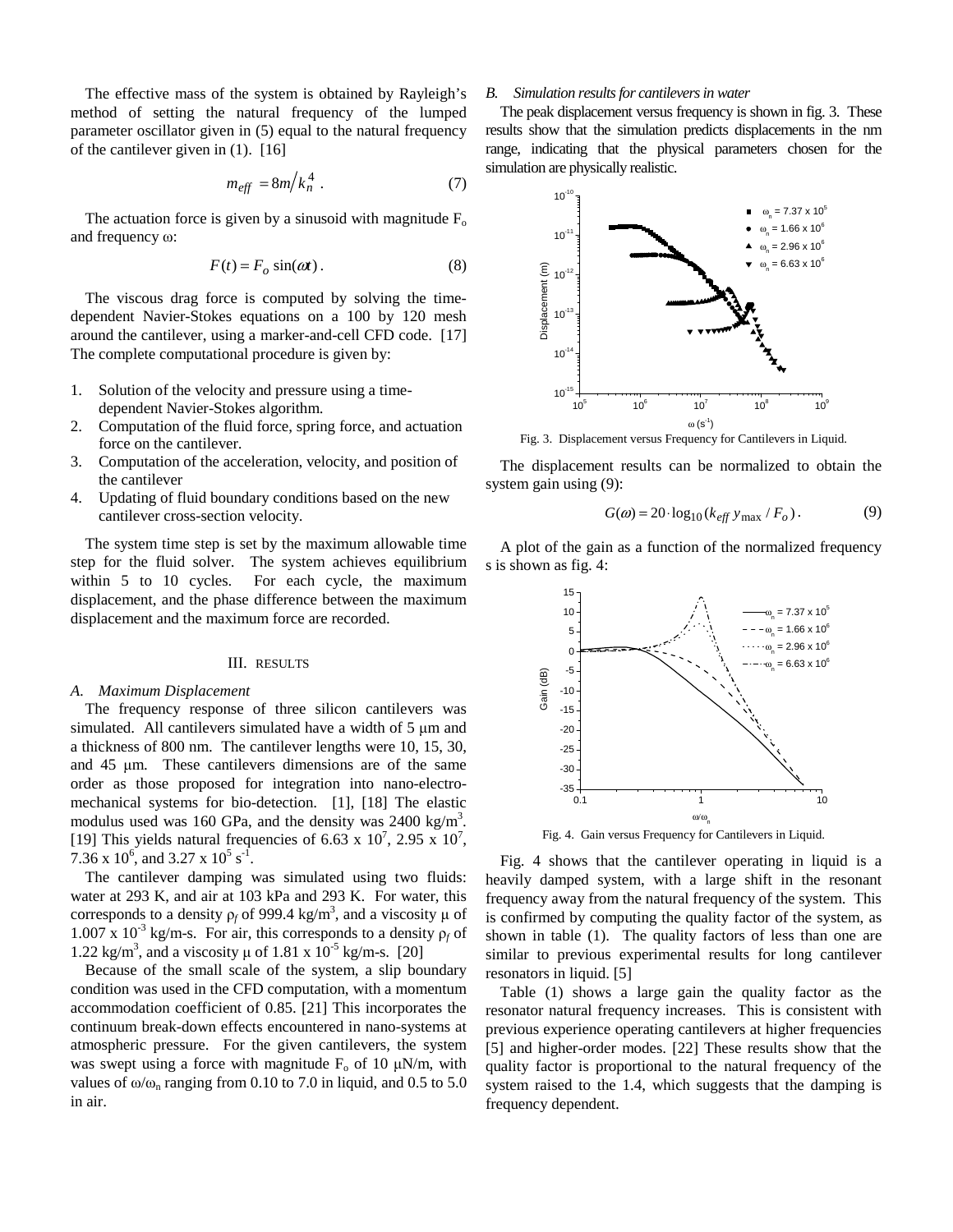Natural Frequency *f*<sup>n</sup> (MHz) Natural Frequency ω<sub>n</sub>  $(s^{-1})$ Resonant Frequency ω<sup>r</sup>  $(s^{-1})$  $\omega_{\rm r}/\omega_{\rm n}$  Q 10.6 6.63 x  $10^7$  6.62 x  $10^7$  0.9985 10.15 4.69 2.94 x  $10^7$  2.85 x  $10^7$  0.969 4.56 1.17 7.37 x  $10^6$  $1.67 \times 10^{6}$  0.226 0.58 0.521  $3.74 \times 10^6$  $7.88 \times 10^{5}$ 0.211 0.23

TABLE I RESONANT FREQUENCY AND QUALITY FACTORS FOR CANTILVERS IN LIQUID

A plot of the phase difference between the peak force and the peak displacement is shown as fig. 5. Together, fig. 4 and fig. 5 constitute the Bode plots of the resonators when operating in liquid.



Fig. 5. Phase versus Frequency for Cantilevers in Liquid.

The data in fig. 4 and fig. 5 can be used to prepare the Nyquist diagram of the system. This result, shown in fig. 6, can be used to evaluate the stability of proposed control algorithms for the system.



Fig. 6. Nyquist Diagram for Cantilevers in Liquid.

# *C. Simulation results for cantilevers in air*

The analysis performed for the resonators using water as a working fluid is repeated using air as a working fluid. The maximum resonator displacements obtained through numeric simulation are show as fig. 7:



Fig. 7. Displacement versus Frequency for Cantilevers in Air.

These results can be used to obtain the gain, as shown in fig. 8:



Fig. 8. Gain versus Frequency for Cantilevers in Air.

The frequency shifts and the quality factor obtained are shown in table (2). The quality factors in air are typically orders of magnitude higher than the estimated quality factors in water for the same resonator, which agrees with experimental results. [4], [23]

TABLE II RESONANT FREQUENCY AND QUALITY FACTORS FOR CANTILVERS IN AIR

| Natural         | Natural              | Resonant             | $\omega_{\rm r}/\omega_{\rm n}$ |      |  |  |  |  |
|-----------------|----------------------|----------------------|---------------------------------|------|--|--|--|--|
| Frequency $f_n$ | Frequency $\omega_n$ | Frequency $\omega_r$ |                                 |      |  |  |  |  |
| (MHz)           | $(s^{-1})$           | $(s^{-1})$           |                                 |      |  |  |  |  |
| 10.6            | $6.63 \times 10^{7}$ | $6.62 \times 10^{7}$ | 0.9992                          | 19.9 |  |  |  |  |
| 4.69            | $2.94 \times 10^{7}$ | $2.93 \times 10^{7}$ | 0.9985                          | 15.8 |  |  |  |  |
| 1.17            | $7.37 \times 10^6$   | $7.32 \times 10^6$   | 0.9937                          | 10.8 |  |  |  |  |
| 0.521           | $3.74 \times 10^{6}$ | $3.71 \times 10^{6}$ | 0.9916                          | 10.4 |  |  |  |  |

These results show that the quality factor is proportional to the natural frequency of the system raised to the 0.23, again indicating frequency-dependent damping. However, the relative resolution of this technique for determining quality factor is less than other techniques that compute Q directly by computing the energy loss at resonance. [12]

A plot of the phase difference between the peak force and the peak displacement is shown as fig. 9. Together, fig. 8 and fig. 9 constitute the Bode plots of the resonators when operating in air.